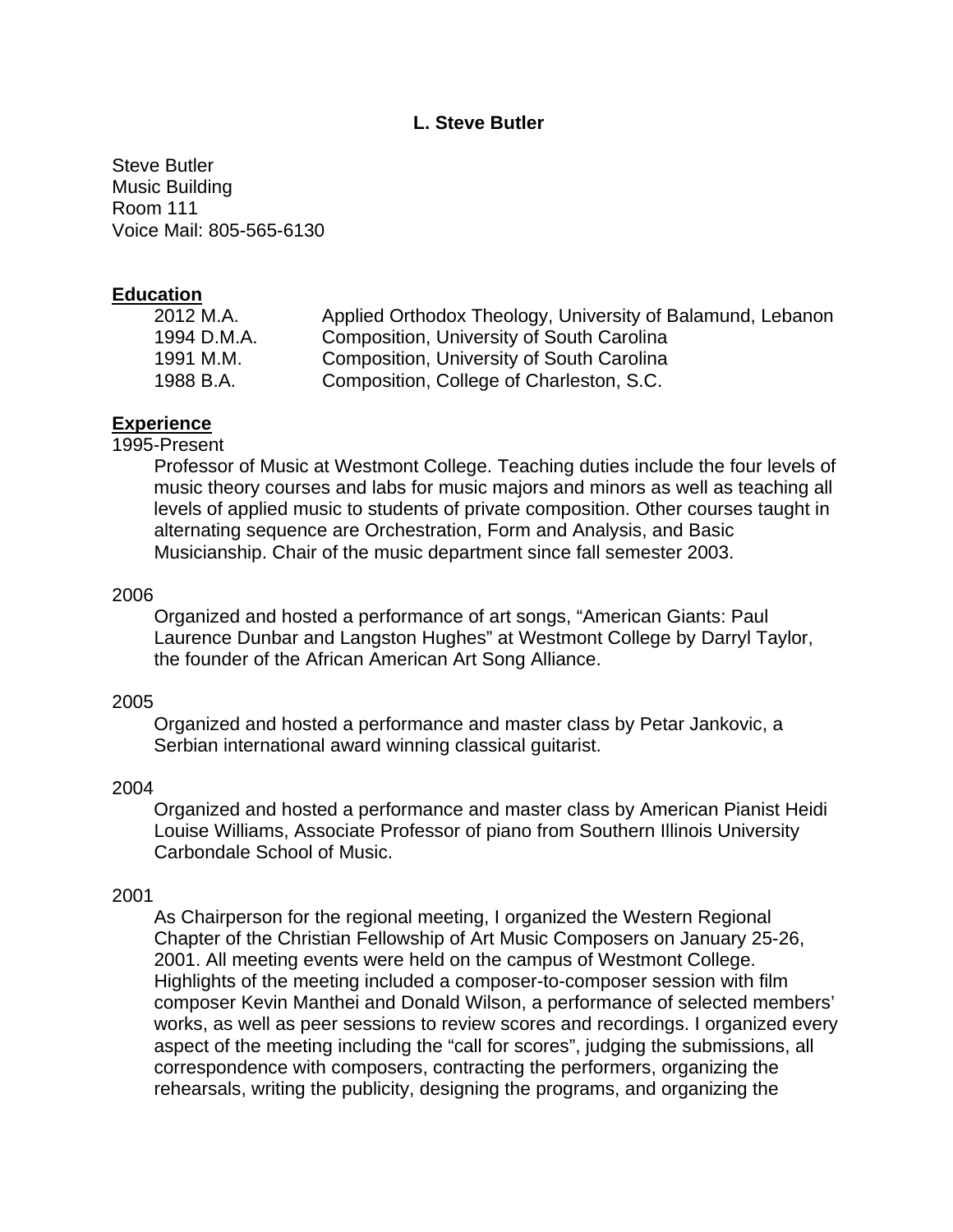refreshments. I made the live recording and completed the studio post-production of the compact disc of the attending composers' works.

### 1996-Present

Near the completion of each semester since 1996 I have advised the student composers in a public concert of original works. These concerts involve the composers at every level of the art. The process of realizing a public performance involves much more than simply composing the music. We have to find musicians who are willing to take time out of their always already busy schedules and learn a new piece of music. To exacerbate this difficulty, the music is often more complex than traditional music, thus requiring even more of the average musician. We must organize all aspects of the performances, with topics including, but not be limited to: publicity, programs, refreshments, stage and theater management, as well as sound recording and studio post-production.

#### 1990-Present:

Progressive background in computer generated music, Musical Instrument Digital Interface (MIDI), and digital/analogue recording techniques. Although I have ample experience in the traditional aspects of composition, in recent years I have been concentrating more on technological trends in creating music. I have worked in a variety of recording situations, from live performance to multi-track studio mixing, with experience in digital as well as analogue audio and video. The technological aspect of my instructional work at Westmont covers a broad array of reasonably sophisticated hands-on equipment.

## **Committee Assignments**

| 2012-2013        | <b>IRB Committee</b>                                     |
|------------------|----------------------------------------------------------|
| 2008-2012        | <b>Chair, Academic Resources Committee</b>               |
| 2006-2007        | Academic Resources Committee                             |
| 2003-2004        | <b>Academic Review Committee</b>                         |
| <b>Fall 2003</b> | Secretary for Personnel Committee                        |
| 1999-2003        | Secretary for FITC                                       |
| 1999-2002        | Member of CATC                                           |
| 2000-2001        | Member of ad hoc Napster/Network Investigation Committee |
| 1997-1999        | Member of ad hoc Multi-media Committee                   |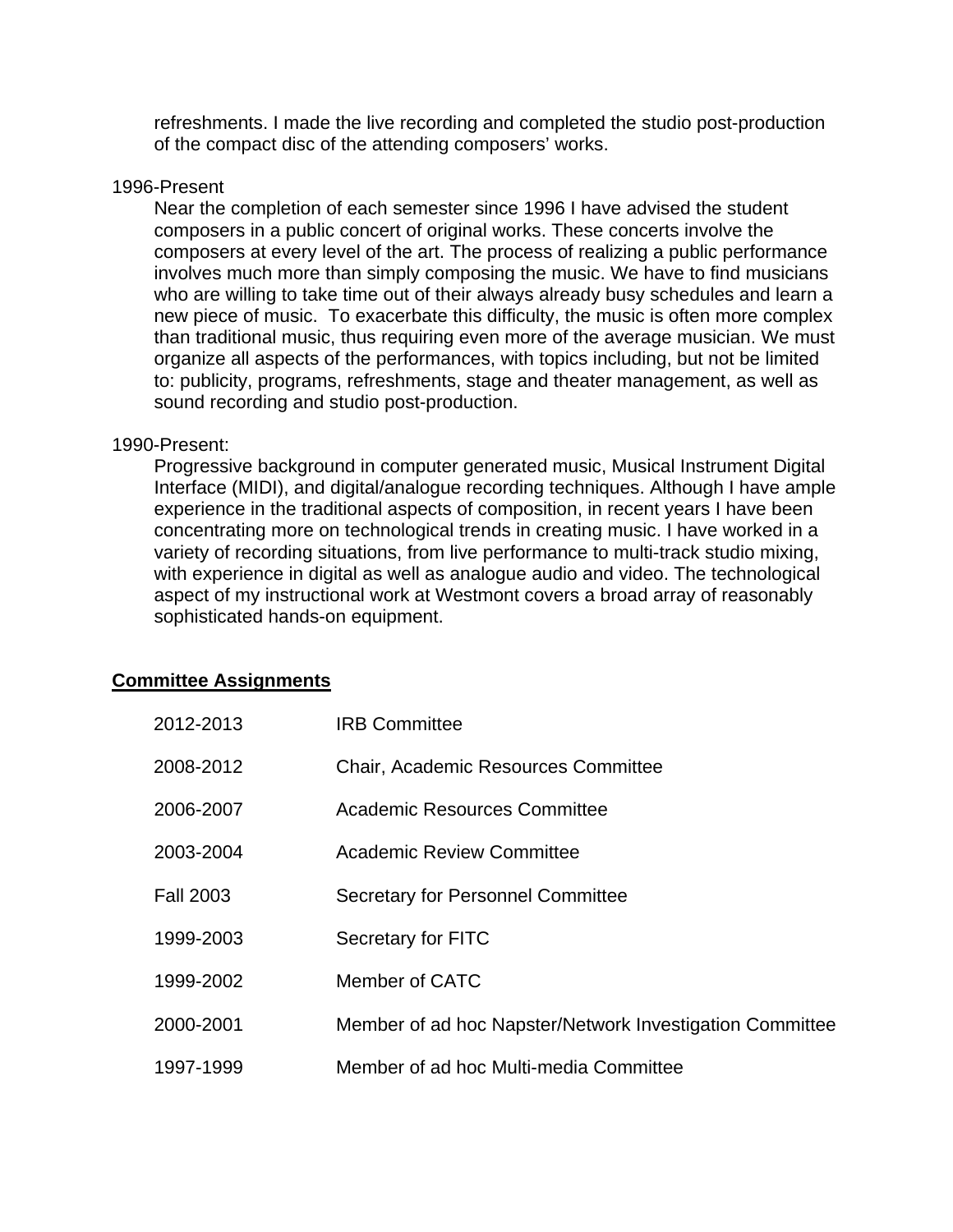- 1996-1998 Secretary of Athletic Committee
- 1996-1998 Secretary of Faculty Meetings

1995-1999 Music Advisor for the editor of the "Phoenix", for which we recorded the first compact disc of original musical compositions by Westmont students in the spring of 1996

# **Publications, Performances, Shows, Discography**

Since my appointment to Westmont in 1995, I have signed contract for 23 different works that are published exclusively through:

Sunhawk Corporation (now known as FreeHandMusic.com) 7720 39th Avenue N. E. Seattle WA 98115

Partial List of compositions, performances and recordings of original works:

October 2013: Performance of "Fanfare", a piece for large orchestra to celebrate the 75<sup>th</sup> anniversary of Westmont College

February 2012: Performance of the cantata "Hymns of Divine Love" from the text and title of the mystical poetry of  $10<sup>th</sup>$  century Christian mystic St. Symeon the New Theologian. Premiered at First United Methodist Church, Santa Barbara, CA, and subsequent performances in Los Angeles and San Luis Obisbo

April 2009: Performance of "The Resurrection Oratorio", an 80 minute work for large orchestra, four soloists, choir and organ. The work is a complete setting of each of the eleven eyewitness accounts of the resurrection from the dead of Jesus Christ as recorded in the four Gospels of Matthew, Mark, Luke and John. Performed at First Presbyterian Church, Santa Barbara, CA

December 2006: Performance of "Canticle of Mary", a setting of the "Magnificat" from the gospel of Luke. The primary ensemble is orchestra, college choir, 4 soloists, men's chorale, and women's chorale, along with harp, handbells, harpsichord, and organ. Scheduled at First Presbyterian Church, Santa Barbara, CA

November 2006 (scheduled): Performance of "Dance", an electro-acoustic work for dancers (in collaboration with choreographer Victoria Finlayson) at Westmont College,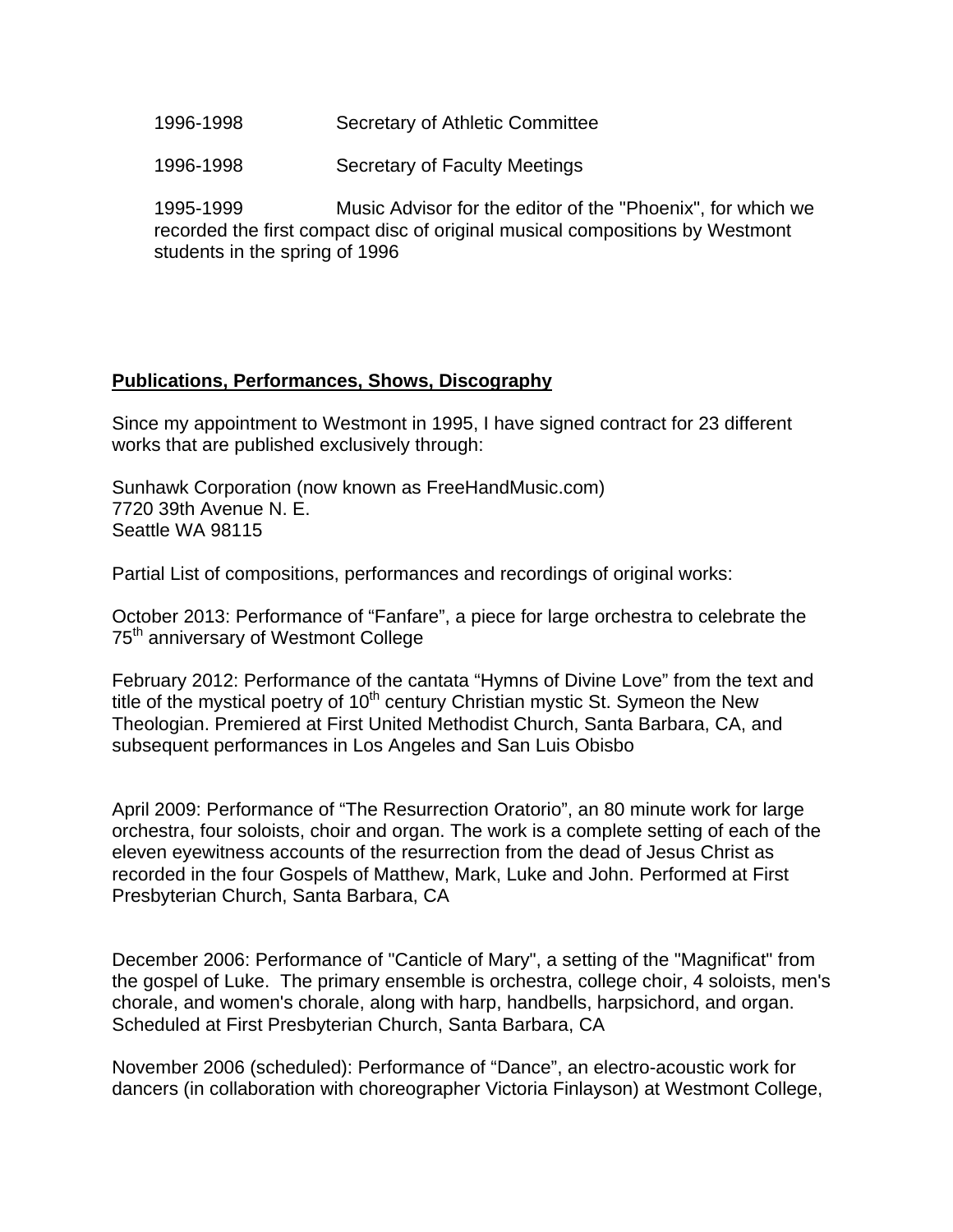Santa Barbara, CA

May 2006: Performance of "Three Pieces for Violin" by Orin Hildestad on the Trinity Concert Series, at Trinity Episcopal Church in Santa Barbara CA

October 2005: Performance of "Peace" for tenor, cello and piano, Faculty Recital at Westmont College, Santa Barbara, CA

December 2004: Performance of "Kenosis" a multi-media presentation of the 24-poem song cycle for soprano, mezzo-soprano, tenor, baritone, piano, readers and percussion at Center Stage Theater, Santa Barbara, CA

December 2004: Premier Performance of "Song of Zachariah" for choir and large orchestra at First Presbyterian Church, Santa Barbara, CA

March 2004: Premier Performance of "Psalm 50" for large orchestra, organ, and two choirs at Trinity Episcopal Cathedral, Santa Barbara, CA.

January 2004: Performance of "Peace" for tenor, cello and piano at the Western Regional Conference of the Christian Fellowship of Art Music Composers at The Masters College in Santa Clarita, CA

April 2004: Two performances of "Earth", for dancers, computer and synthesizer (in collaboration with choreographer Erlyne Whiteman, Santa Barbara) at Westmont College, Santa Barbara, CA

April 2004: Two performances of "Convergence" an electro-acoustic work for dancers (in collaboration with choreographer Victoria Finlayson) at Westmont College, Santa Barbara, CA

November 2003: Two performances of "Convergence" an electro-acoustic work for dancers (in collaboration with choreographer Victoria Finlayson) at Westmont College, Santa Barbara, CA

May 2003: Performance by Steve Butler of "ICXC NIKA" for Yamaha Disklavier, Macintosh Powerbook, Yamaha EX5, Vibraphone, Xylophone, Glockenspiel, Mark Tree, Sleigh bells, Orchestra Bells, Suspended Cymbal, Rain Stick, 2 Octaves Handbells, Triangle, Powered Amplification System, in Santa Barbara at The Contemporary Arts Forum

April 2003: Two performances of "Earth", for dancers, computer and synthesizer in collaboration with choreographer Erlyne Whiteman, at Westmont College, Santa Barbara, CA

December 2002: Two performances of "Rejoice" for Chamber Choir at Trinity Episcopal Church in Santa Barbara CA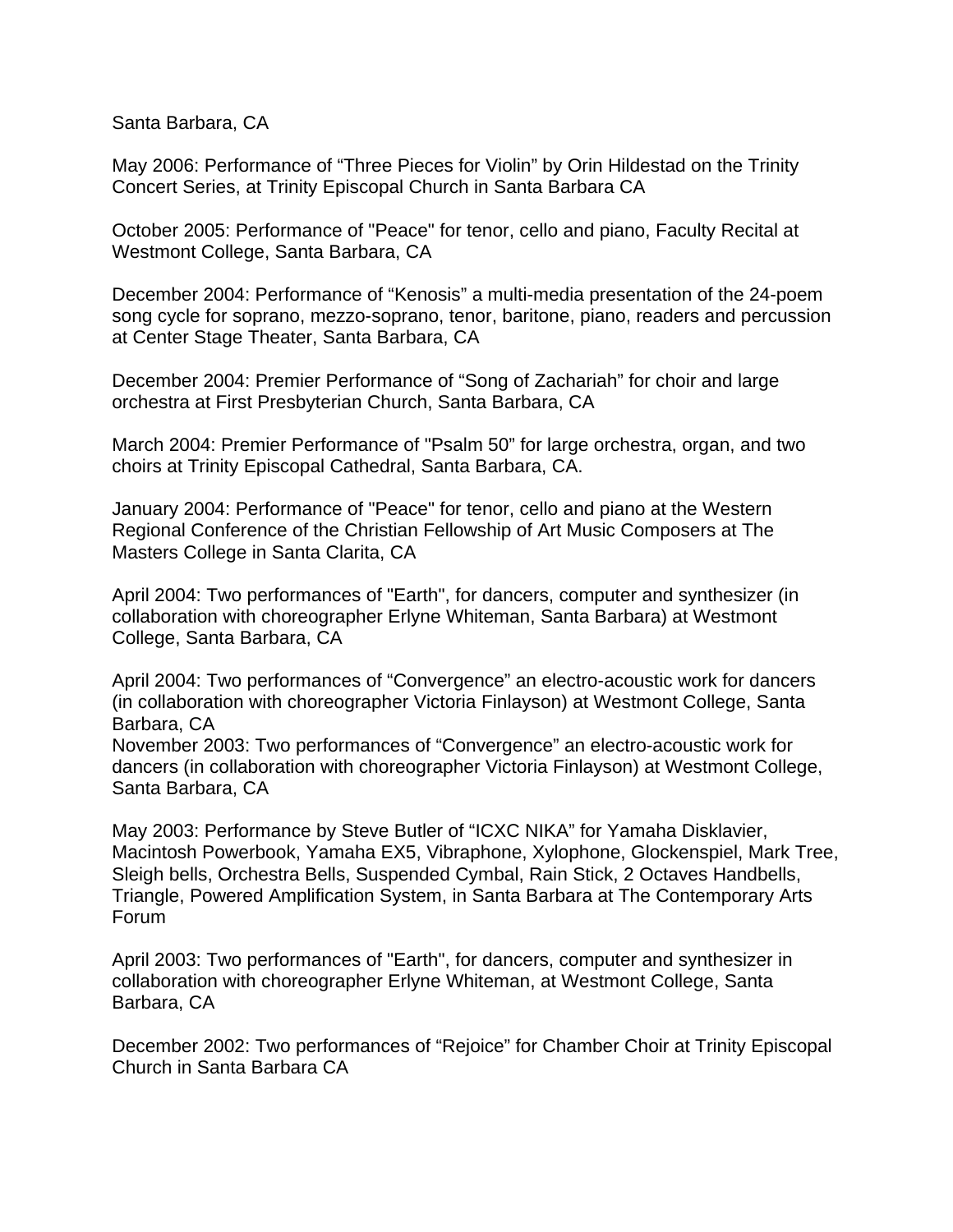May 2002: Performance of "Peace" for tenor, cello and piano at Westmont College, Santa Barbara, CA

February 2002: Performance of "Grace", for large orchestra, children's choir, adult choir, and four soloists at Trinity Episcopal Church in Santa Barbara CA

October 2001: Eight performances of a choral ensemble arrangement with digitized instrumentation of "Advance Guards" as incidental music for "Top Girls", a collaboration with John Cochran of the theater department at Westmont College, Santa Barbara, CA

September 2001: Performance of seven "Musical Sketches on a Faculty Art Show" Live improvisation by Ron McCarley with digitally projected electro-acoustic compositions by Steve Butler. 1) "Poe" 2) "Boxed, Color-Energy I" 3) "Four Chinese Goldfish & Koi" 4) "La Entrada" 5) "Communion" 6) "Girl in Tokyo" 7) "Eve's Tree" at Westmont College, Santa Barbara, CA

April 2001: Performance of "Psalm 8" for a cappella chamber group at Trinity Episcopal Church in Santa Barbara, CA

January 2001: Performance of "Three Pieces from Kenosis" at the Western Regional Chapter of the Christian Fellowship of Art Music Composers, Westmont College, Santa Barbara, CA

October 2000: Eight performances of original vocal music for "Much Ado About Nothing", a collaboration with John Blondell, winner of an Independent Theatre Award at Westmont College, Santa Barbara, CA

September 2000: Two performances of "Kenosis" a 24-poem song cycle for soprano, mezzo-soprano, tenor, baritone, piano, readers and at Westmont College, Santa Barbara, CA

August 2000: Released a CD of electronic and acousto-electronic works, "Close Reach" with MP3.COM, 4790 Eastgate, San Diego, CA

April 2000: Performance of "Transcendence" for flute, clarinet, and percussion by the Westmont Windancers (collaboration with my wife and choreographer, Sierra Boatwright Butler) at Westmont College, Santa Barbara, CA

April 2000: Performance of "Our Father", for chamber orchestra, baritone and soprano at the Music Academy of the West in Santa Barbara CA

March 2000: Two performances of "Triple Fugue in B-minor" for organ by Carson P. Cooman in Rochester, NY

February 2000: Released a CD with The Christian Fellowship of Art Music Composers, for my choral work, "New Martyrs of Russia", on their 2000 compilation CD, "From Everlasting to Everlasting", Houghton NY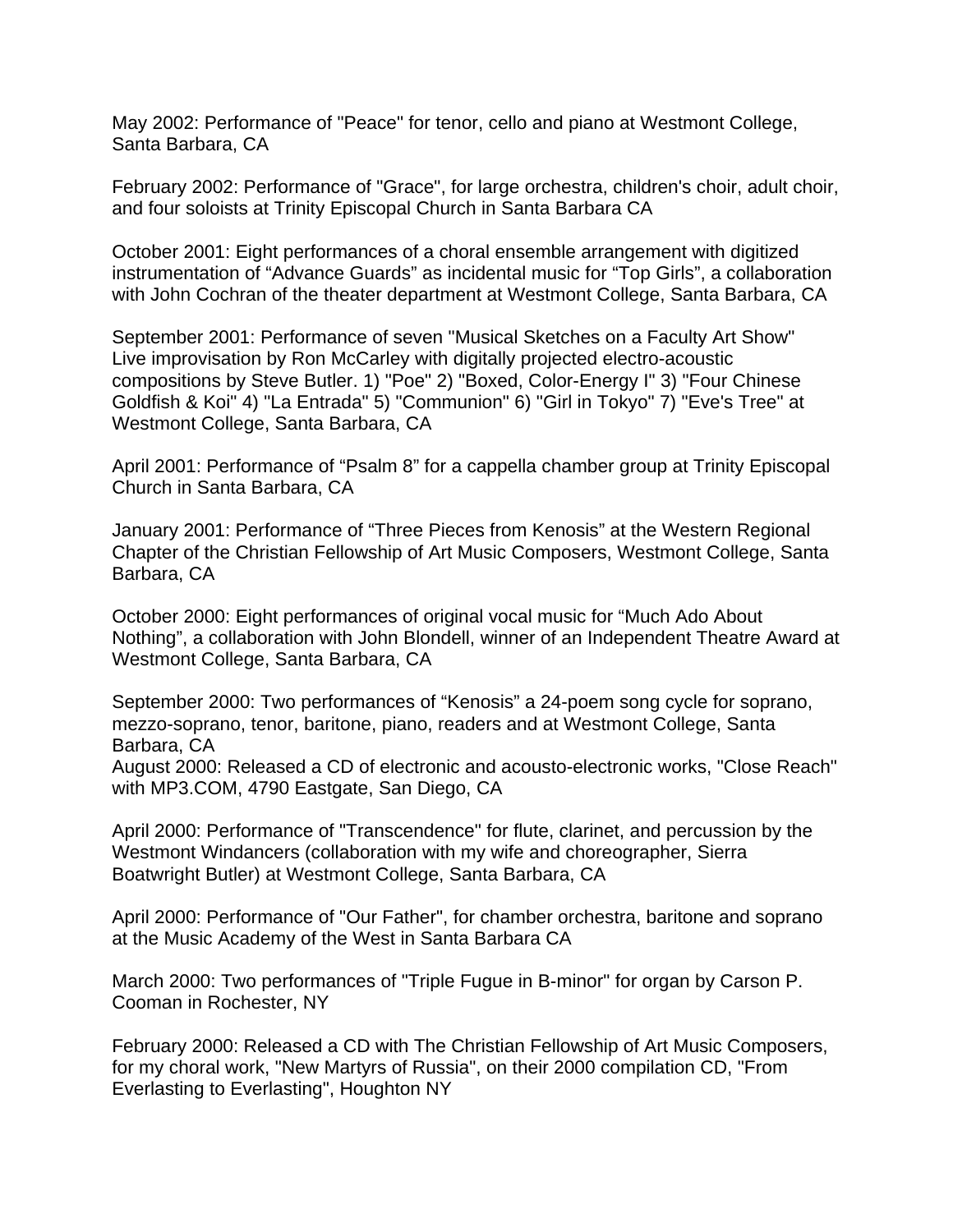June 1999: Dance performance of digitally condensed version of "Synaxis", a collaboration with dancer and choreographer, Sierra Boatwright Butler at the Lobero Theater in Santa Barbara CA

April 1998: Two performances of "Uncaged" a prepared piano work for dancers (in collaboration with choreographer Victoria Finlayson) at Westmont College, Santa Barbara, CA

November 1997: Two performances of "Convergence" an electro-acoustic work for dancers (in collaboration with choreographer Victoria Finlayson) at Westmont College, Santa Barbara, CA

November 1997: Two performances of "Synaxis" for violin, cello, and piano, and "Transcendence", for flute, clarinet, and percussion (collaboration with visual artist Thekla Hammond of San Francisco) at Center Stage Theater, Santa Barbara, CA

## **Professional Organizations and Conferences**

Represented the Westmont College department of music at the national NASM conference in Boston, MA in November, 2011.

Worked with the incoming President of the College Music Society to host a Regional College Music Society meeting at Westmont for Spring 2008.

Led a discussion group and attended the College Music Society's "Brevard Conference on Music Entrepreneurship" at Brevard Music Center in North Carolina from July 14-16, 2006.

Presented a research paper on the "Integration of Form in Composition Pedagogy" at the National Conference of the College Music Society in San Francisco, CA, in November 2004.

Member of the American Composers Forum

Member of, and the New Memberships Chairperson, for the Los Angeles Chapter of the American Composers Forum. Represented the LACF at the 2003, 2004, and 2005 Ojai Festivals

Member of the College Music Society

Member of the American Music Center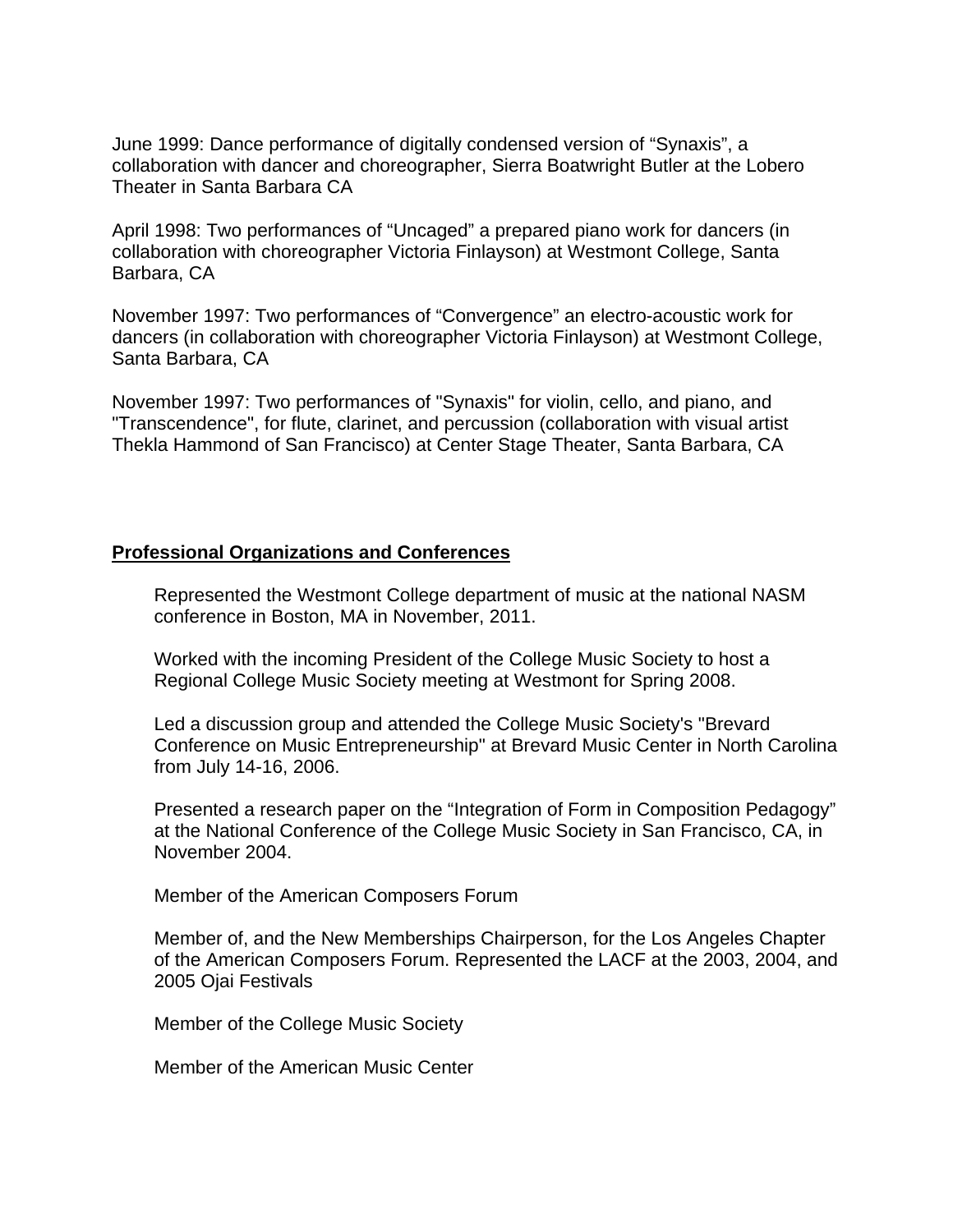Member of the National Association for Composers in the US

Member of the Christian Fellowship of Art Music Composers, and Chairperson for the Western Regional Chapter

Hosted the Western Regional Chapter of the Christian Fellowship of Art Music Composers at Westmont College in January 2001.

Attended the "God and the Academy" conference and the national meeting of the Christian Fellowship of Art Music Composers in Atlanta, Georgia. I was there officially, to be recognized as a contributing composer for the 2000 compilation CD, "From Everlasting to Everlasting" in July, 1999.

Assisted in the planning of, and attended, the Southern California Christian College and University Music Faculty Conference at Westmont College

# 1991-Present

Member of Pi Kappa Lambda, an honor society for musicians

#### 1994-Present

Member of the American Society of Composers, Authors and Publishers (ASCAP)

#### 1994-1996

Member of the Society of Composers International

#### 1997

Presented four seminars on music theory at the Western Liturgical Music Conference in San Diego

#### 1996

Attended two day workshop sponsored by the College Music Society on, "Evaluation of Tonal Motion", at San Francisco State University

Performance of original works at Western Regional meeting of "Christianity and Literature" conference at Westmont College

#### 1995

Attended a two day conference of the Southern California Christian College and University Music Faculty in San Diego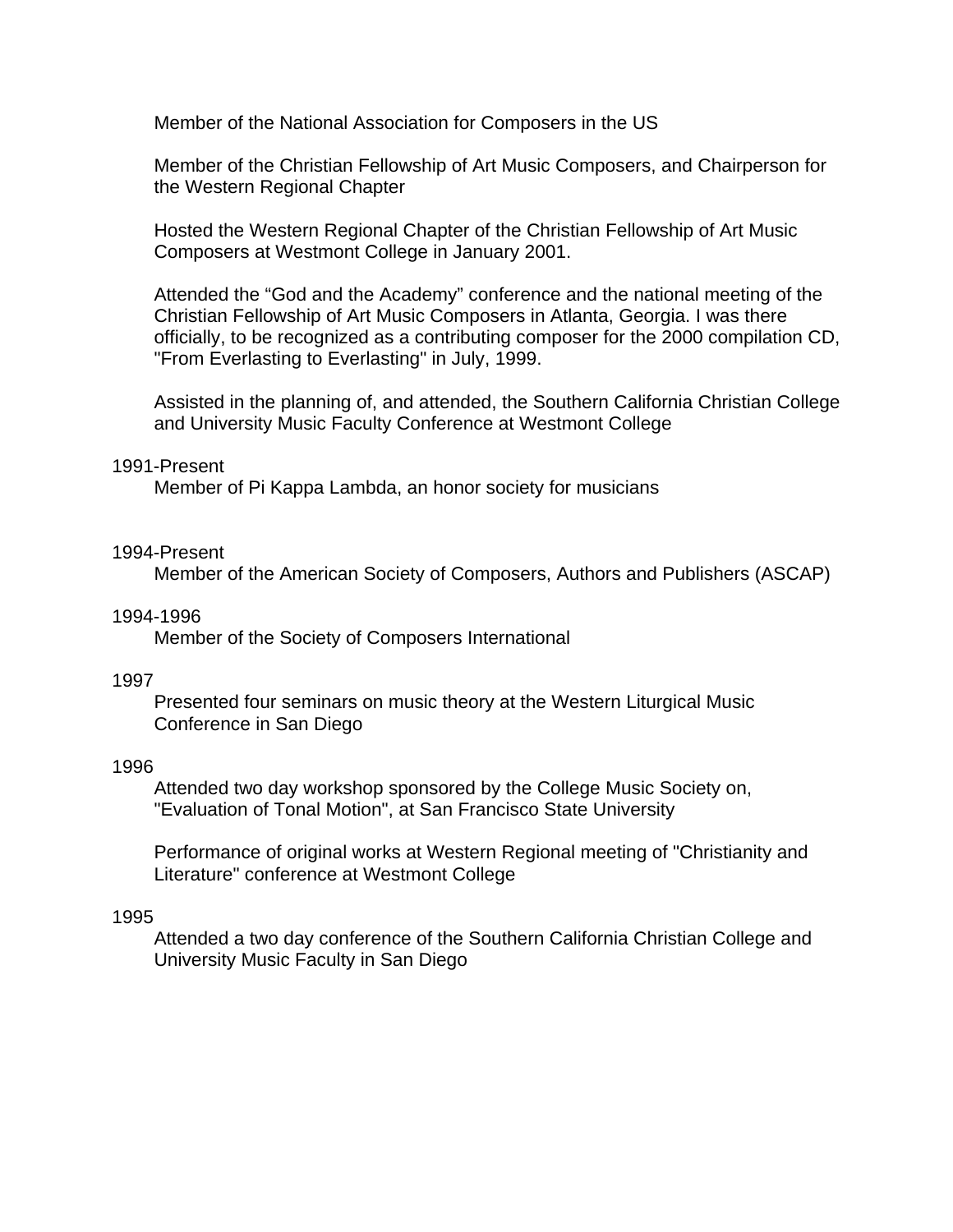# **Honors/Awards/Commissions**

### 2011

Commissioned by Westmont College to compose a fanfare for the 75<sup>th</sup> anniversary of the college.

# 2010

Commissioned by Westmont Music Department to compose the cantata "Hymns of Divine Love" from the text and title of the mystical poetry of  $10<sup>th</sup>$  century Christian mystic St. Symeon the New Theologian. Performed at First United Methodist Church, Santa Barbara, CA

#### 2008

Commissioned by Westmont Music Department to compose "The Resurrection Oratorio", an 80 minute work for large orchestra, four soloists, choir and organ.

#### 2006

Commissioned by Westmont Music Department to compose "Canticle of Mary" for orchestra, four choirs and four soloists for the 2006 Christmas Concert

Commissioned by choreographer Victoria Finlayson for "Dance" an electroacoustic work for dancers

Recipient of an ASCAP Award: ASCAP Awards for composers are determined annually by distinguished members of the national music community. The panelists are neither members nor employees of ASCAP and thus are completely independent in their determinations as to which members shall receive awards. The classification of my work is for composers of works traditionally considered to be in the field of Concert Music. The primary basis for Panel determinations is the activity generated by each member's catalog, particularly with regard to recent commissions and performances.

## 2005

Commissioned by Orin Hildestad for "Three Pieces for Violin" for the Trinity Concert Series, at Trinity Episcopal Church in Santa Barbara

Recipient of an ASCAP Award: (see above)

#### 2004

Commissioned by Westmont Music Department to compose "Song of Zachariah" for Choir and Orchestra.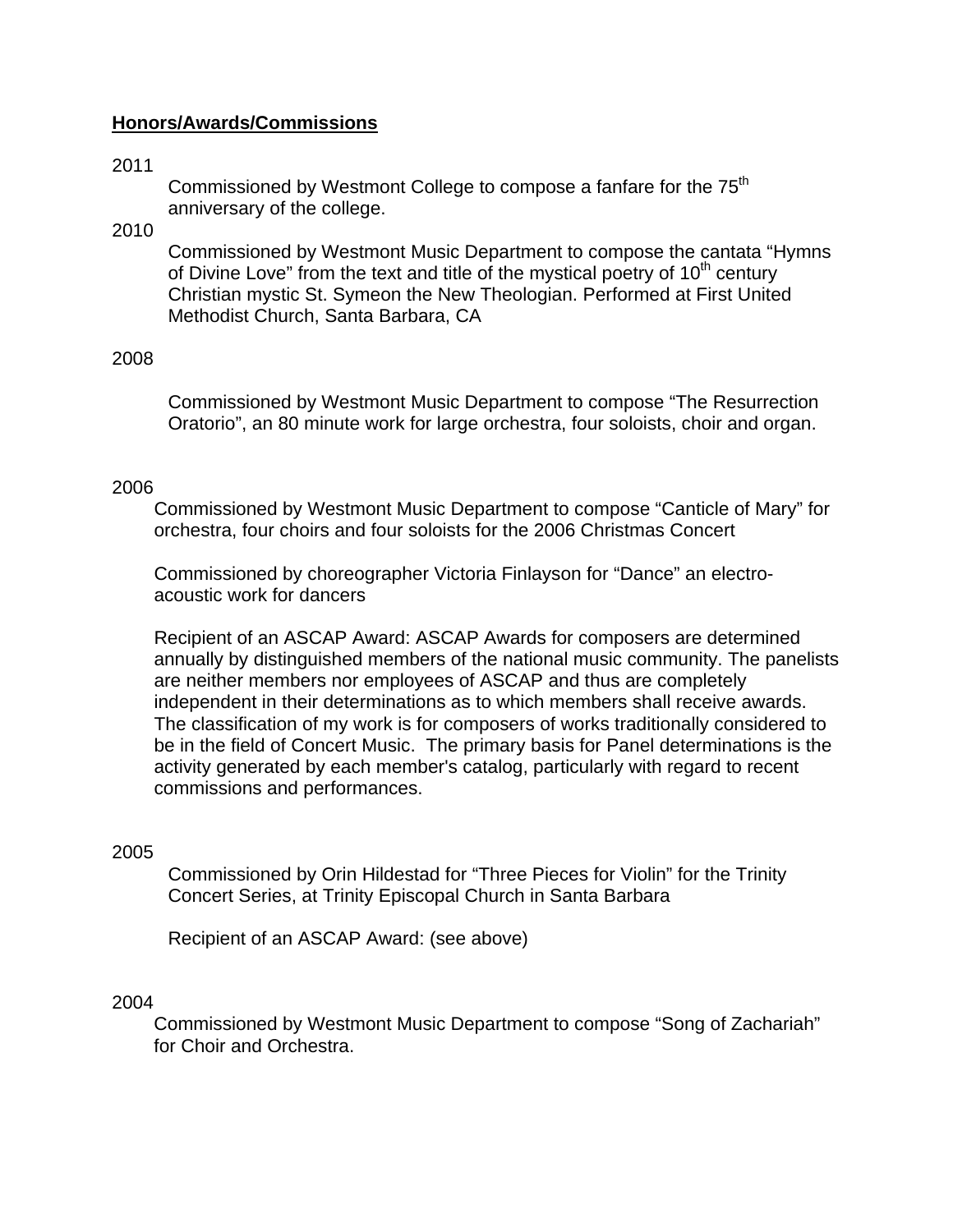Recipient of an ASCAP Award: (see above)

## 2002-2003

Commissioned by Jim Conally to compose and perform for the Nine by Nine concert, a work based on nine predetermined notes presented by nine composers.

Recognized for "Zoom" in the Austrian Prix Arts Electronica 2002

Recipient of an ASCAP Award: (see above)

Commissioned by Westmont Music Department to compose "Rejoice" for a cappella chamber group.

# 2001-2002

Commissioned by the Westmont Board of Trustees with additional funding from the American Composers Forum for the premier performance of "Grace", written for the inauguration of Westmont's 7th President, Stanley D. Gaede, "Grace" is scored for 53-piece orchestra, children's choir, adult choir, and four soloists

Recipient of an ASCAP Award: (see above)

## 2000-2001

The Christian Fellowship of Art Music Composers included my choral work, "New Martyrs of Russia", on their 2000 compilation CD, "From Everlasting to Everlasting".

Recipient of an ASCAP Award: (see above)

Commissioned by Westmont Theater Department to compose original vocal music for "Much Ado About Nothing"

Featured on the front page of the Life section of Santa Barbara News-Press for ASCAP award.

## 1999

Awarded a grant by the Santa Barbara Dance Alliance for a performance collaboration with my wife, dancer and choreographer, Sierra Boatwright Butler

Recipient of an ASCAP Award: (see above)

Faculty development award for work on a large-scale orchestral work and to draft the piece in Digital Performer<sup>TM</sup>, a complex system of software/hardware for audio processing and multi-track hard disc recording.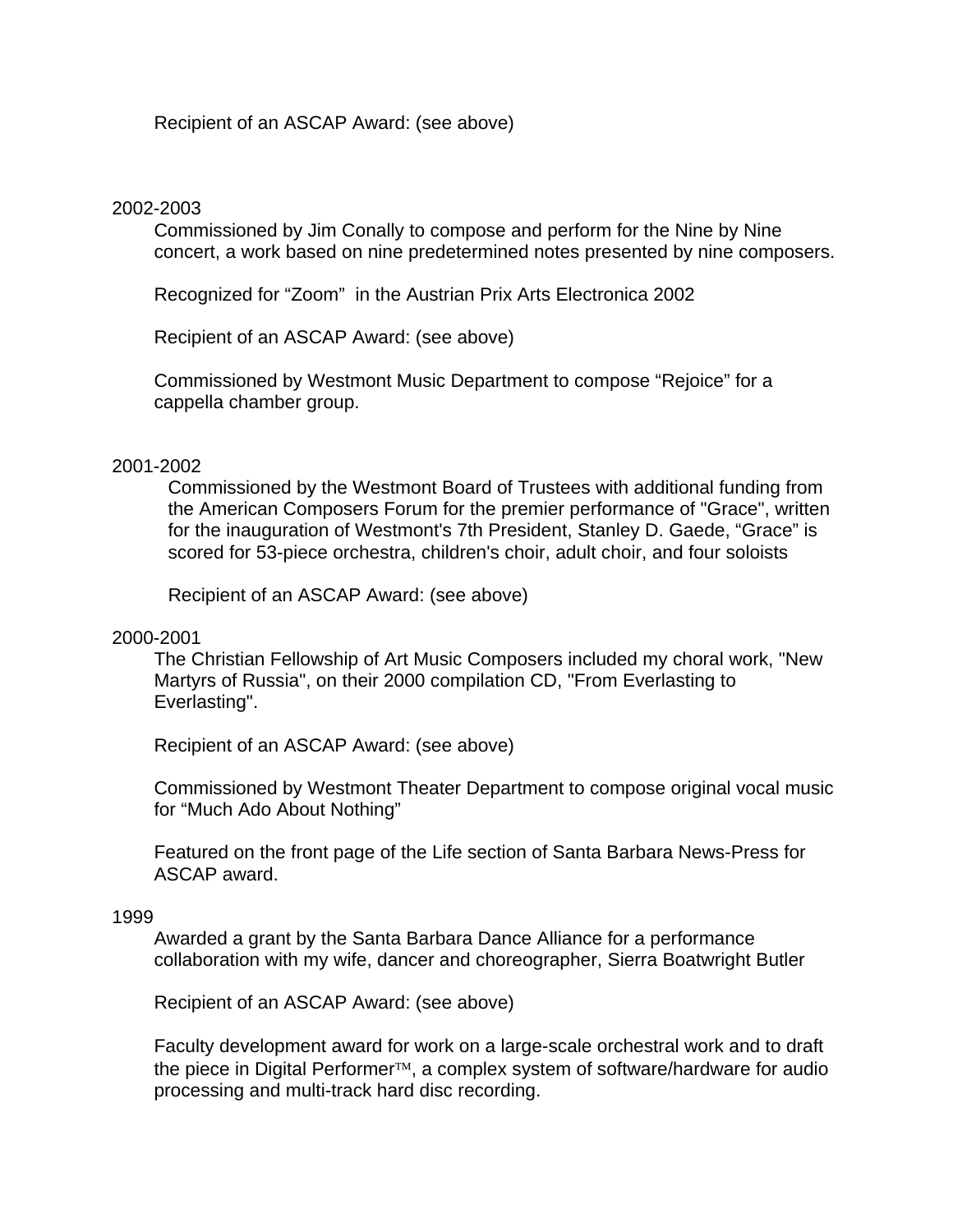Commissioned by Westmont Music Department to compose a setting of "Psalm 8" for a cappella chamber group.

## 1998

Recipient of an ASCAP Award: (see above)

Commissioned by choreographer Victoria Finlayson for "Uncaged" a prepared piano work for dancers

#### 1997

Commissioned by the Santa Barbara Children's Chorus to compose a sacred acapella piece for the Golden Gate International Children's Choral Festival competition

Awarded a grant by the Santa Barbara County Arts Commission for "Synaxis"

Awarded a grant by the Westmont College Provost and the Westmont College Public Relations office for "Synaxis"

Awarded a grant by the Contemporary Arts Forum for "Synaxis"

Awarded a grant by the Esperia Foundation for "Synaxis".

Faculty development award for setting selected poems from "Kenosis", a 24 poem song cycle in collaboration with poet Randall VanderMey

Commissioned by choreographer Victoria Finlayson for "Convergence" an electroacoustic work for dancers

Commissioned by visual artist Thekla Hammond to compose "Synaxis" and "Transcendence".

## 1996

Featured and reviewed in The Journal of the Diocese of the West, OCA

Commissioned by choreographer Erlyne Whiteman for "Fire", "Earth", "Air", "Water", and "Elements", for dancers, computer and synthesizer

Interviewed and photographed for the Santa Barbara News Press, reflecting current works in composition at Westmont College.

#### 1995

Awarded grant by Westmont College for the development and implementation of an Electronic Music Studio for the study of Music Theory and Composition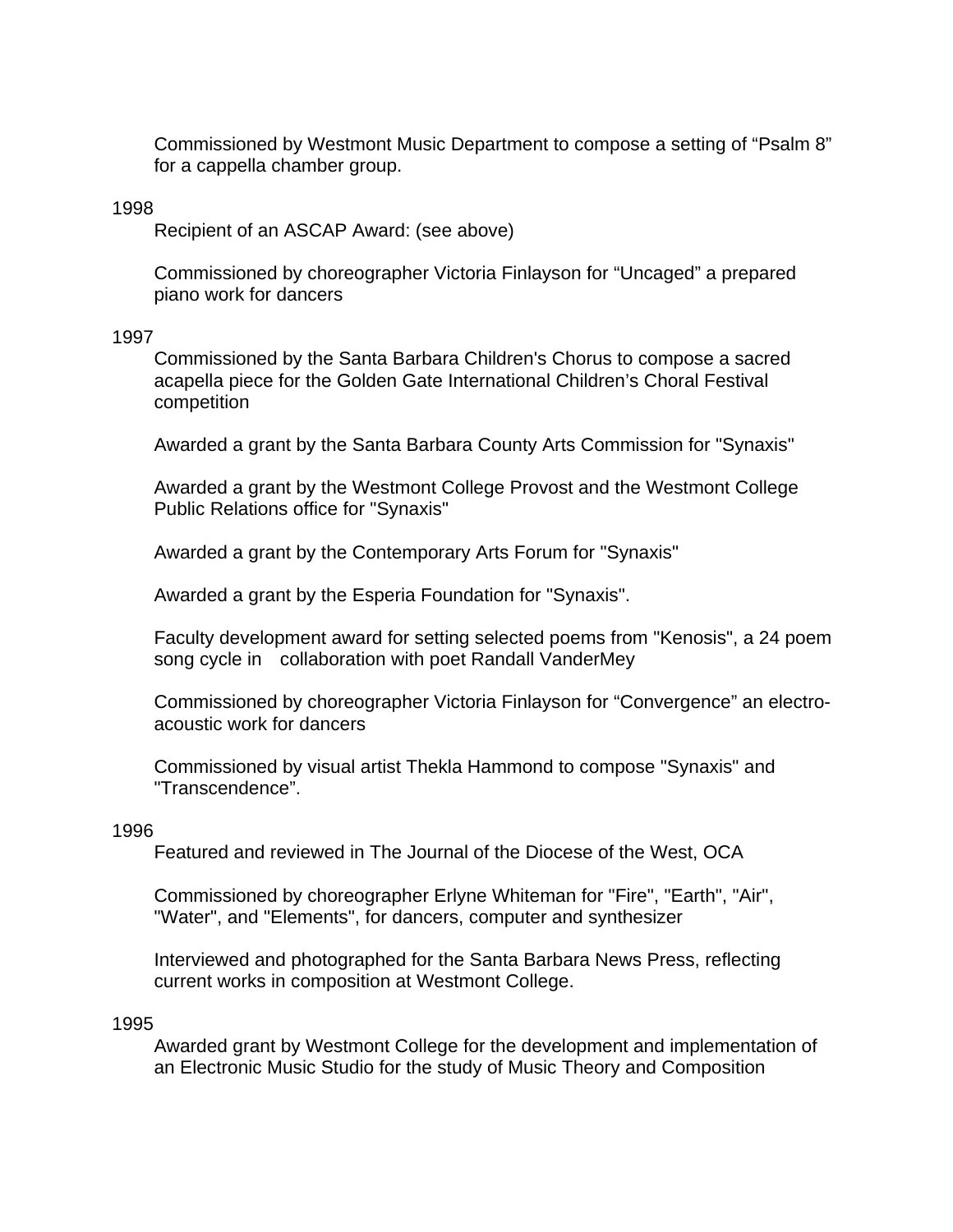# 1991-94

Selected by the South Carolina Endowment for the Arts as an intern for three consecutive summers with South Carolina Educational Television and Radio to provide technical assistance in recording and preparing national broadcasts for Spoleto Festival USA

# 1992

Awarded a grant from the Richland/Lexington County Arts Council in conjunction with the South Carolina Arts Commission for participation in the 1992 Conductor's Institute. The Institute accepts approximately thirty conductors and only six composers from a national pool of applicants for an intensive training program with guest artists and a professional orchestra. As a composer, I was selected to write a piece for chamber orchestra, work with a conductor on technical interpretation, and had the task of conducting the rehearsals and subsequent performance

## 1991

Awarded grant from the Richland/Lexington County Arts Council in conjunction with the South Carolina Arts Commission for a production and performance of recent compositions and performance of one of the chamber pieces for the local morning program on WIS-TV

# **Community Involvement**

## 2000-2013

Each summer since 2000 I have spent 4-6 weeks teaching children, ages 6-11, how to sail small craft for the Santa Barbara Sailing Center.

## 1995-2013

I have been an active member of St. Athanasius Orthodox Church as a choir member, cantor, and ecclesiarch for organizing all of the Sunday Epistle readings. I have developed an acolyte training program to teach the boys and young men of the church how to serve in the sanctuary, and have been a general mentor and teacher for them since my arrival in 1995.

## 2005

Adjudication for an essay competition by young student violinists at the MacCallum Studio in the Music Academy of the West.

## 2001

Presented the acolyte training seminar at St. Timothy's Orthodox Church in Lompoc.

#### 1999

Presented the acolyte training seminar at St. Andrew's Orthodox Church in Riverside.